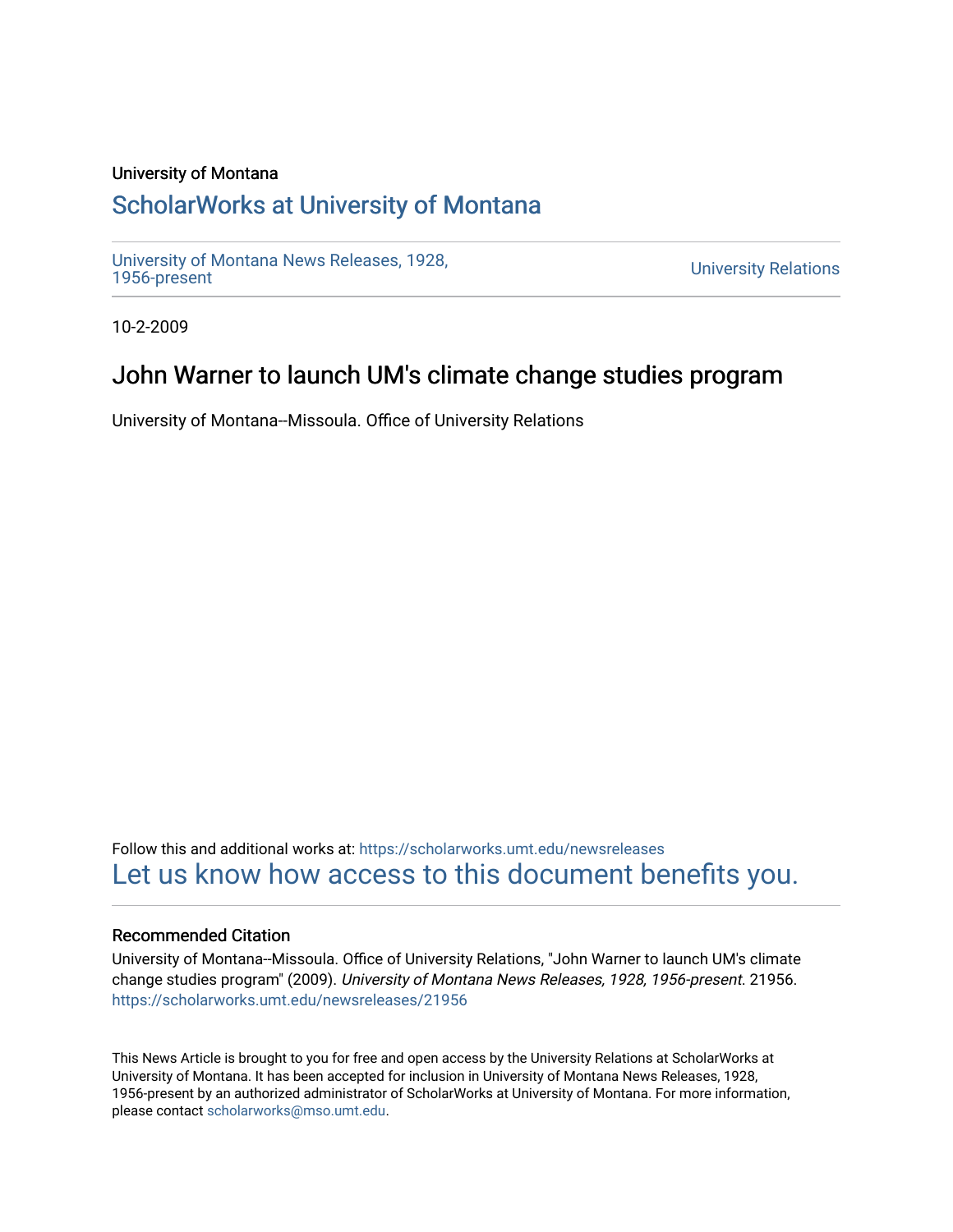

UNIVERSITY RELATIONS • MISSOULA. MT 59812 • 406.243.2522 • FAX: 406.243.4520

### I E W S R E L E A S E

Oct. 2, 2009

**Contact:** Nicky Phear, program coordinator, **UM** Climate Change Studies Program, 406-243-6932, [nickv.phear@cfc.umt.edu](mailto:nickv.phear@cfc.umt.edu).

#### **JOHN WARNER TO LAUNCH UM'S CLIMATE CHANGE STUDIES PROGRAM**

#### **MISSOULA —**

The University of Montana's Climate Change Studies Program, offering the nation's first interdisciplinary undergraduate minor in climate change, will launch with a keynote address by former U.S. Senator and Secretary of the Navy John Warner on Thursday, Oct. 15.

Warner will present "National Security and Climate Change" from 7 to 8:30 p.m. in Urey Lecture Hall. The event is free and open to the public.

The new UM Climate Change Studies Program combines rigorous training in sciences with course work in ethics and policy to offer students a unique, multidisciplinary understanding of climate change. The minor will prepare students for the challenges and opportunities presented by global climate change and involve them in developing potential solutions.

A distinguished defense expert and veteran of three wars, Warner joined Sen. Joseph Lieberman (I-CT) in 2006 to co-sponsor the Climate Security Act, the only climate change bill passed by a Senate committee. Warner completed his fifth consecutive term as a senator from the Commonwealth of Virginia on Jan. 3, 2009.

During his 30 years in the Senate, Warner served on the Senate Armed Services Committee, including three periods as chairman, and was viewed as one of the most influential senators on military and foreign policy issues.

Retired U.S. Navy Adm. John B. Nathman will join Warner at the event. Nathman is a member of the Military Advisory Board of CNA, a nonprofit research organization that operates the Center for Naval